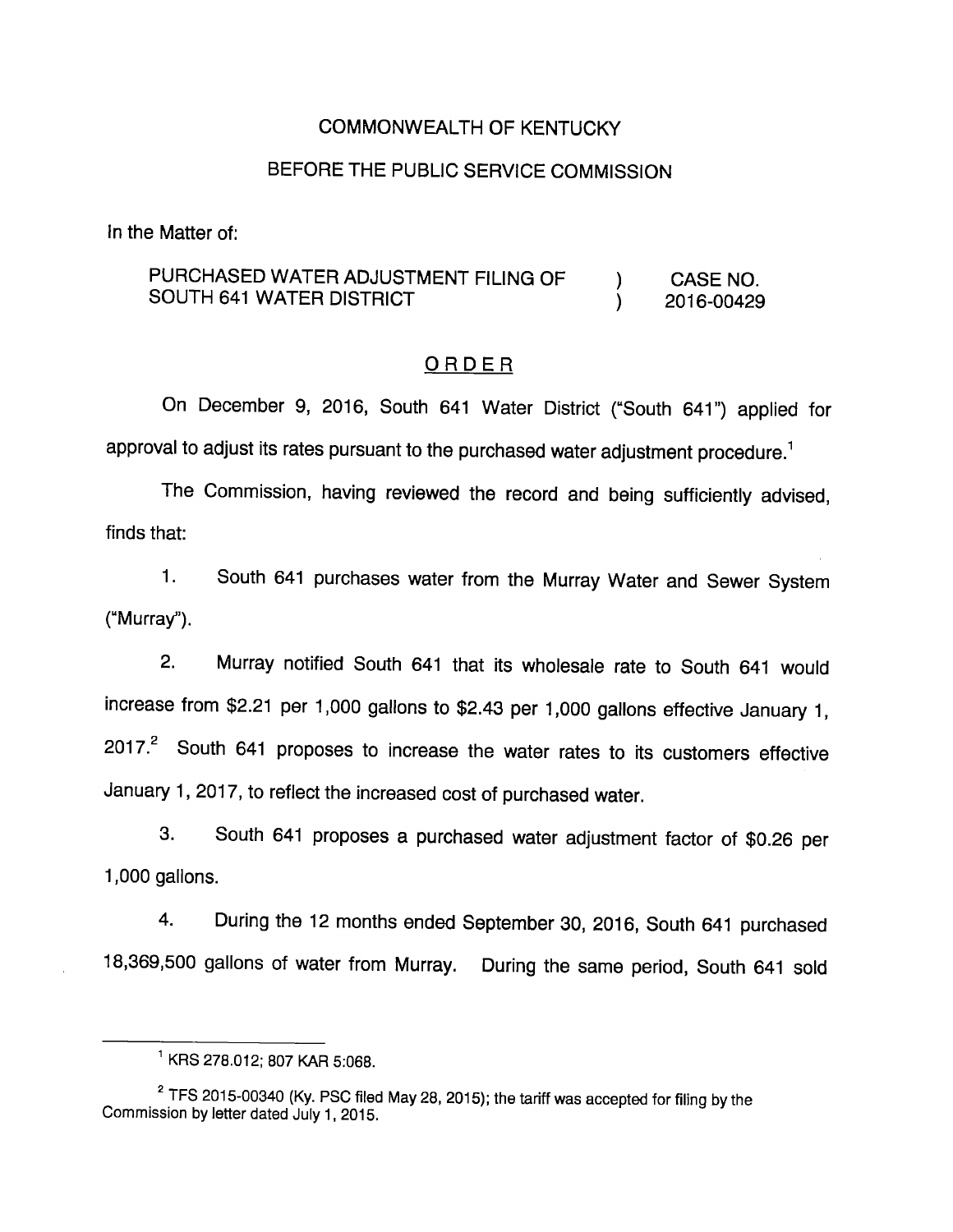15,759,280 gallons of water. The increase in the cost of purchased water is \$4,041.29, resulting in a purchased water adjustment factor of \$0.26 per 1,000 gallons.

5. The purchased water adjustment factor of \$0.26 per 1,000 gallons, as calculated in Appendix A to this Order, is fair, just, and reasonable and should be approved.

6. South 641 's proposed rates as set forth in Appendix B to this Order are fair, just and reasonable and should be approved for water service rendered by South 641 on and after January 1, 2017.

IT IS THEREFORE ORDERED that:

1. The purchased water adjustment factor of \$0.26 per 1,000 gallons is approved.

2. South 641's proposed rates as set forth in Appendix B to this Order are approved for water service rendered by South 641 on and after January 1, 2017.

3. Within 20 days of the date of this Order, South 641 shall file with the Commission, using the Commission's electronic Tariff Filing System, revised tariff sheets showing the rates approved herein.

-2- Case No. 2016-00429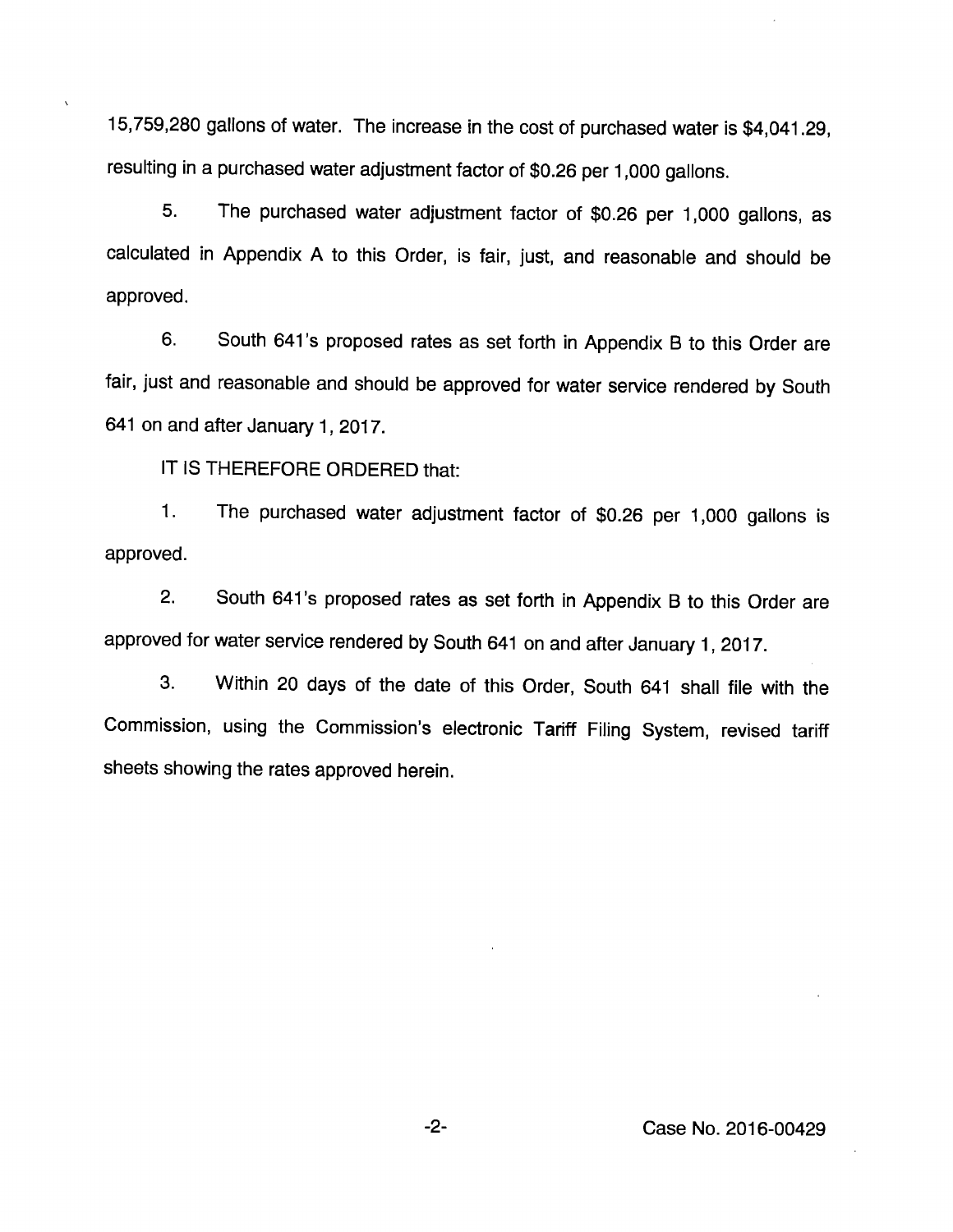By the Commission



ATTEST:

afheus

Executive Director

Case No. 2016-00429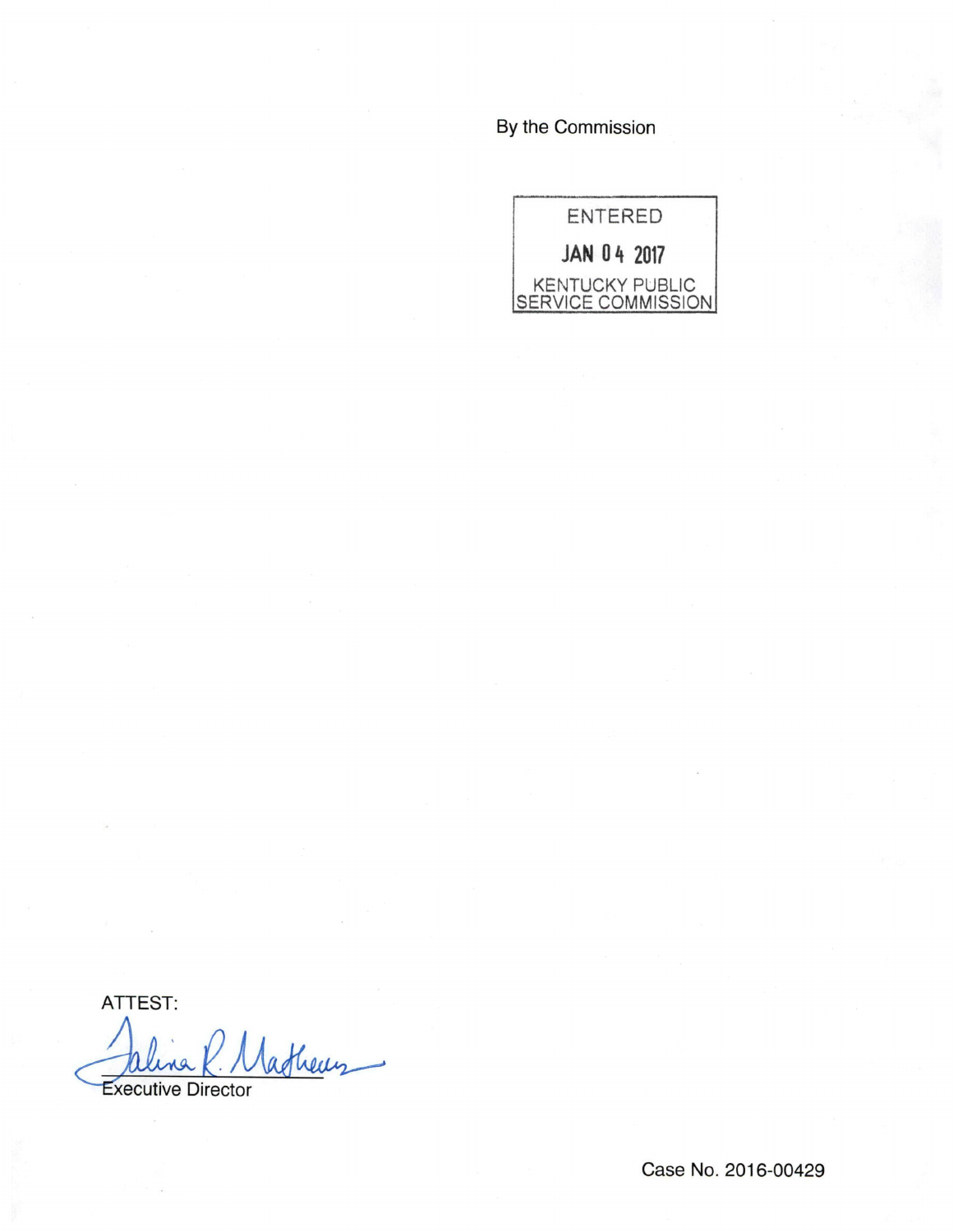# APPENDIX A

### APPENDIX TO AN ORDER OF THE KENTUCKY PUBLIC SERVICE COMMISSION IN CASE NO. 2016-00429 DATED (AN 0 4 2017

|                                   | <b>New Rate</b> | <b>Base Rate</b> |                     |
|-----------------------------------|-----------------|------------------|---------------------|
| Murray                            | 18,369,500      | 18,369,500       |                     |
| Purchases in gallons              | \$2.43/1,000    | \$2.21/1,000     |                     |
| Volumetric rate                   | \$44,637.89     | \$40,596.60      |                     |
| Increased water cost              |                 | \$4,041.29       |                     |
| Increased water cost              |                 | \$4,041.29       | 15,759,280          |
| Divided by gallons sold/1,000     |                 | \$               | \$ 0.2564 per 1,000 |
| Purchased water adjustment factor |                 | or               | 0.26 per 1,000      |

 $\sim$   $\sim$ 

 $\bar{z}$ 

gallons gallons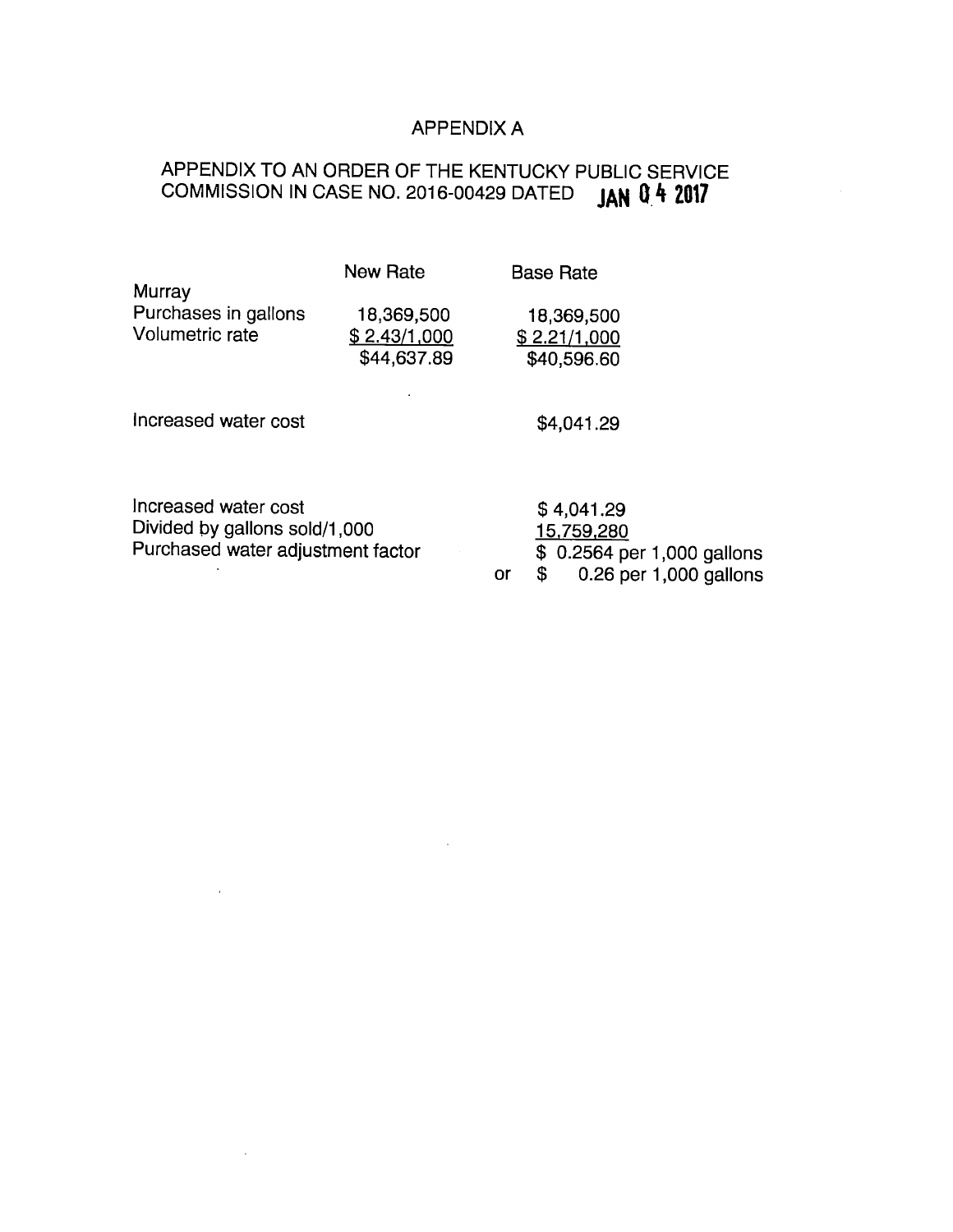### APPENDIX B

# APPENDIX TO AN ORDER OF THE KENTUCKY PUBLIC SERVICE COMMISSION IN CASE NO. 2016-00429 DATED  $JAN$   $4$  2017

The following rates and charges are prescribed for the customers in the area served by South 641 Water District. All other rates and charges not specifically mentioned herein shall remain the same as those in effect under authority of the Commission prior to the effective date of this Order.

#### **Monthly Water Rates**

| First       | 2,000 gallons    | \$19.54 Minimum Bill   |
|-------------|------------------|------------------------|
| <b>Next</b> | 3,000 gallons    | 7.54 per 1,000 gallons |
| Next        | 5,000 gallons    | 6.63 per 1,000 gallons |
| Over        | $10,000$ gallons | 5.74 per 1,000 gallons |

Bulk Sales 6.74 per 1,000 gallons